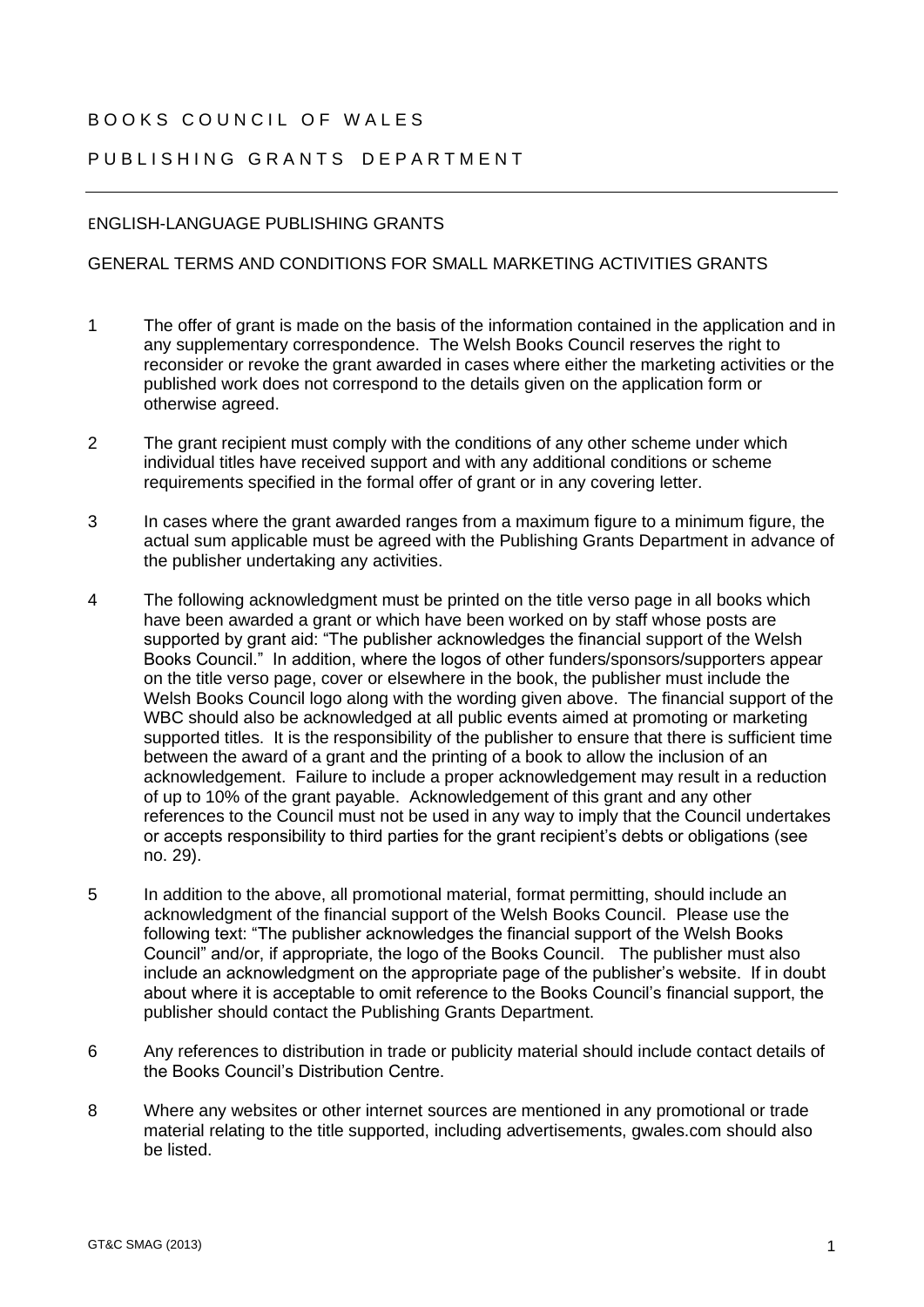- 7 The supply of books for events / launches held in bookshops in Wales must be routed through the Books Council's Distribution Centre (in instances where the shop holds an account). If the bookshop does not hold an account with the Books Council's Distribution Centre the publisher should notify the Grants Department in advance for further advice. Where events/launches are arranged outside bookshops, the publisher should invite a local independent bookshop to supply the books for the event (the bookshop may be eligible for support to help cover the costs of providing this service via the Books Council's Outreach Scheme). Where there is no bookshop available the publisher should inform the Publishing Grants Department for further advice.
- 8 All invoices for the marketing campaign must be provided when claiming the grant (unless otherwise agreed). The Books Council reserves the right to request any other relevant evidence.
- 9 Grant recipients are required to provide regular updates of sales figures for titles supported under this scheme, and the income and profit they generate. The Books Council will request these figures at appropriate intervals. The Books Council reserves the right to request other, reasonable information about the performance of a grant-aided book in the course of evaluating the effectiveness of grant-aid and monitoring value for money.
- 10 The publisher may be required to complete short proformas to help evaluate marketing activities undertaken with the support of a grant. In addition, the publisher may from time to time be required to provide a detailed report on specific grant-aided marketing activities and outcomes in order to help the Books Council monitor and evaluate the scheme.
- 11 All grant-aided books are required to display a 13-digit ISBN number and corresponding bar code on the cover of each publication.
- 12 Timely bibliographical data (including ISBN, title, author, publisher, price, publication date, category and a short description) should reach the Books Council's Information Officer nine months before publication or within two weeks of the publisher receiving an offer of grant, whichever is the shorter period. This information will then be displayed on *gwales.com*.
- 13 An image of the book cover (a good draft rather than the final version is acceptable in the first instance) should reach the Books Council's Information Officer a minimum of three months before publication. The cover will then be displayed on *gwales.com*.
- 14 The grant recipient should use the online proforma to submit all bibliographical information and cover images. Access to the online proforma is via a password, which can be obtained by contacting the Information Services Coordinator, Phil Davies [\(phil.davies@wbc.org.uk\)](mailto:phil.davies@cllc.org.uk). Where this is not possible the grant recipient should discuss this with Phil Davies and the Publishing Grants Department.
- 15 The publisher must update immediately all information about the title held on *gwales.com* (bibliographical information, short description and cover image) as and when any changes occur before and after publication, until the book is out of print. The grant recipient should make any necessary changes via the online pro-forma (or as advised by the Information Services Coordinator). Additional publisher information may be submitted electronically at the publisher's discretion, including a table of contents, author biography, quotations from reviews and details of prizes won.
- 16 In addition to managing the flow of accurate information to the book trade, the grant recipient should inform the Publishing Grants Department of any delays to the publishing date (or other particulars, e.g. change of title) in good time and a minimum of three months in advance of the original publication date. If the book is not published within three months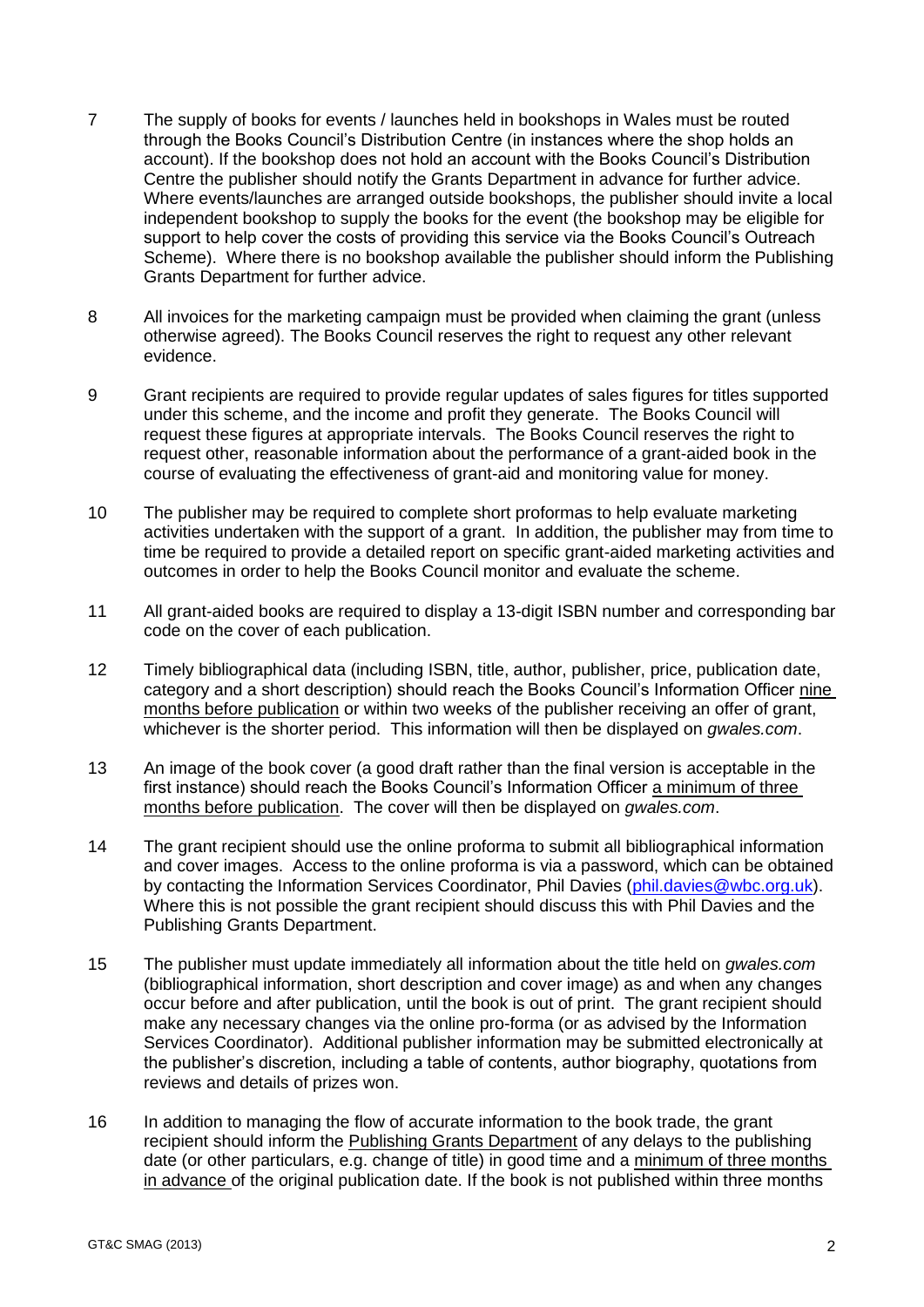of the publication date supplied to the Publishing Grants Department, the grant may be automatically revoked.

- 17 Grant-aided books must not be published during December and no grant will be awarded to any title scheduled for publication in December. Copies of any November titles must reach the Welsh Books Council's Distribution Centre by the last Wednesday in November. Books published in December, or November titles which arrive at the Distribution Centre after this date, will be subject to a reduction of £200 in the grant payable.
- 18 In the case of reprints or new editions, the year of publication of the reprint or new edition must be displayed clearly.
- 19 The author must receive and sign a contract before the book is published. Authors should receive payment promptly in line with the payment schedule in the contract. After publication of the work, the author should receive a financial statement and payment if applicable at least once a year and the author's contract should state when such royalty statements and payments may be expected.
- 20 The publisher must provide four complimentary copies of the published work to the Welsh Books Council when claiming the grant (alternatively the publisher may notify the Publishing Grants Department that the title is available at the Welsh Books Council's Distribution Centre and instruct them to take four complimentary copies from stock). If copies of the book have already been supplied under a different scheme, the publisher need not supply an additional four in fulfillment of this condition unless specifically requested by the Publishing Grants Department.
- 21 In the case of any grant-aided book, the Books Council should be informed of any financial support received towards the publication of the book from any source other than the Welsh Books Council.
- 22 All books which are in receipt of a grant are required to be available through the Welsh Books Council's Distribution Centre on the Books Council's terms (usually a minimum order of 60 copies of each title, but often higher, on a sale or return basis so that they can be made available to retailers on the usual commercial terms.
- 23 It is a condition that grant-aided books are delivered to the Books Council's Distribution Centre before or at the same time as they are available by other means to any distributor or retailer, or are available at a launch or other event. The publisher is responsible for the carriage and timely delivery of books.
- 24 If a book is available in both English and Welsh versions, and one of those versions has received grant support, then both versions must be available through the Distribution Centre in accordance with the terms specified in conditions 24 and 25.
- 25 All grant-aided books should be in print and continuously available in the Books Council's Distribution Centre for at least one year after publication. In the event that sale of rights is secured within the initial twelve months after publication that a grant-supported title must be kept in print, the publisher should seek approval and guidance from the Books Council's Grants Department, or face the possibility of having to repay a portion of grant.If a book is unavailable or out of stock during the first year of publication, the Books Council may claim a refund of grant of up to £1,000 per title. International co-editions and seasonal books, for instance some books published for Christmas, are excepted. Care must be taken that availability is not affected by, for instance, problems with binding, or inadequate print runs.